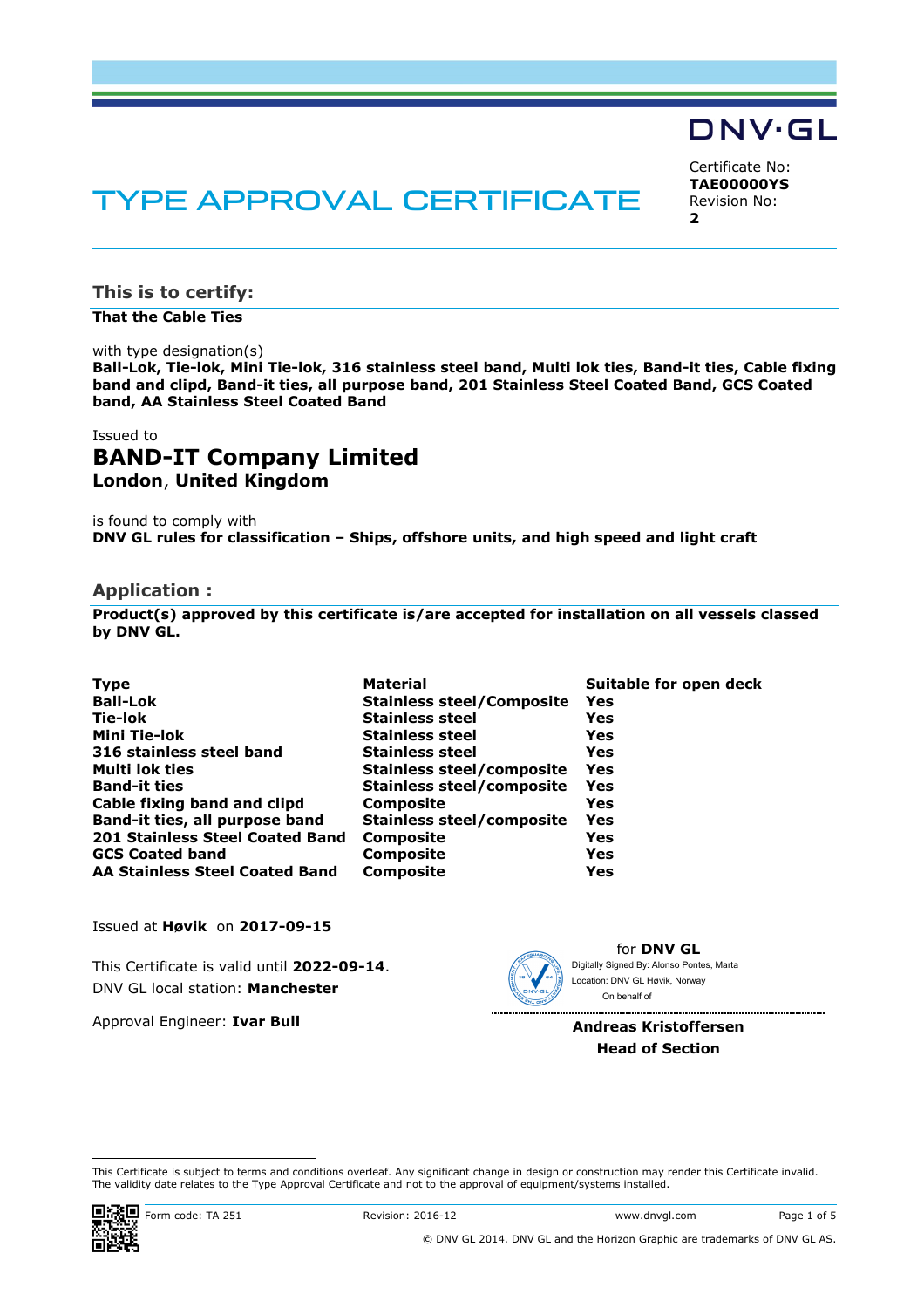## **Name and place of manufacturer**

| <b>BAND-IT Company Limited</b> | BAND-IT-IDEX, Inc. | IDEX Technology (Suzhou) Co., Ltd. |
|--------------------------------|--------------------|------------------------------------|
| Speedwell Ind. Ets             | 4799 Dahlia St.    | No.51 TangBang Road,               |
| Staveley                       | Denver, Colorado   | CaoHu Boulevard,                   |
| Chesterfield                   | 80216              | Xiang Cheng District,              |
| S43 3PF                        | <b>USA</b>         | Suzhou                             |
| United Kingdom                 |                    | Jiangsu                            |
|                                |                    | 215131                             |
|                                |                    | China                              |

### **Product description**

| Type name: | <b>Ball-Lok Ties</b>                                                      |
|------------|---------------------------------------------------------------------------|
| Material:  | Stainless Steel 304 or 316, 316 with or without Nylon 11 or Epoxy coating |
| Thickness: | $0.265$ mm                                                                |
| Width:     | 4,6 or 7,9 mm                                                             |
| Length:    | 150 -1067mm                                                               |

|                                                     | Uncoated                             | Coated              |
|-----------------------------------------------------|--------------------------------------|---------------------|
| Family                                              | KE11 & KE13 (SS304)                  | KE02 & KE04 (SS316) |
|                                                     | KE01 & KE03 (SS316)                  | KE06 & KE08 (SS316) |
|                                                     | XE11 & XE13(SS304)                   | XE02 & XE04 (SS316) |
|                                                     | XE01 & XE03 (SS316)                  | XE06 & XE08 (SS316) |
| Temperatur range $[°C]$ min to max                  | -60 $^{\circ}$ C to 300 $^{\circ}$ C | -40°C to 150°C      |
| Tensile strength for $4,6 \times 0,25$ mm types [N] | 890N                                 | 667N                |
| Tensile strength for $7,9 \times 0,25$ mm types [N] | 1334N                                | 778N                |

| Type name:                         | <b>Tie-Lok Ties</b>                                      |                |        |
|------------------------------------|----------------------------------------------------------|----------------|--------|
| Material:                          | Stainless Steel, 304 (AS200 series) & 316 (AS400 series) |                |        |
| Thickness:                         | $0.38$ mm                                                |                |        |
| Width:                             | $6.4 \text{ mm}$                                         |                |        |
| Length:                            | $254 - 889$ mm                                           |                |        |
|                                    |                                                          | Uncoated       | Coated |
| Family                             |                                                          | AS200 (SS304)  |        |
|                                    |                                                          | AS400 (SS316)  |        |
| Temperatur range $[°C]$ min to max |                                                          | -60°C to 300°C |        |
|                                    | Tensile strength for $6.4 \times 0.38$ mm types [N]      | 1112N          |        |

| Type name: | <b>Mini Tie-Lok Ties</b>   |       |
|------------|----------------------------|-------|
| Material:  | Stainless Steel 304 or 316 |       |
| Thickness: | $0.38$ mm                  |       |
| Width:     | $4.5 \text{ mm}$           |       |
| Length:    | 165 - 737mm                |       |
|            |                            | Unc   |
| Family     |                            | AS200 |
|            |                            | AS400 |

|                                                     | Uncoated       | Coated |
|-----------------------------------------------------|----------------|--------|
| Family                                              | AS200 (SS304)  | -      |
|                                                     | AS400 (SS316)  |        |
| Temperatur range $[°C]$ min to max                  | -60°C to 300°C |        |
| Tensile strength for $4.5 \times 0.38$ mm types [N] | 444N           | -      |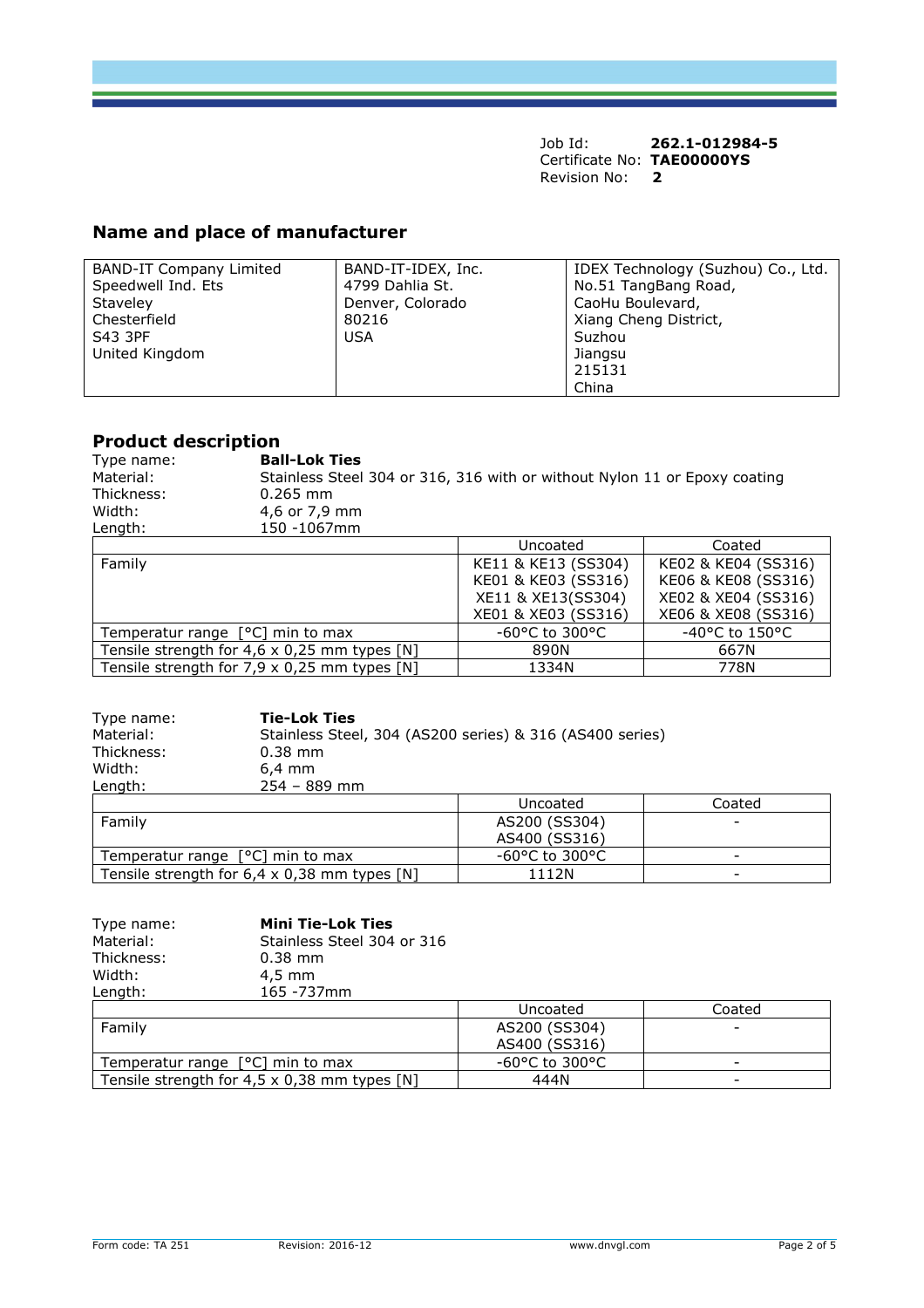| Type name:              | <b>316 Stainless Steel Band, (C44 family with uncoated AE45 Clip)</b> |                   |        |
|-------------------------|-----------------------------------------------------------------------|-------------------|--------|
| Material:<br>Thickness: | 316 Stainless Steel<br>$0.38$ mm                                      |                   |        |
| Width:<br>Length:       | $6,4 - 19,1$ mm<br>25 m                                               |                   |        |
|                         |                                                                       | Uncoated          | Coated |
| Family                  |                                                                       | C44 and AE44      |        |
|                         | Temperatur range $[°C]$ min to max                                    | $-60$ °C to 300°C |        |
|                         | Tensile strength for $6,4 \times 0,38$ mm types [N]                   | 1779N             |        |
|                         | Tensile strength for $9,6 \times 0,38$ mm types [N]                   | 3336N             |        |
|                         | Tensile strength for $12,7 \times 0,38$ mm types [N]                  | 5337N             |        |

| Type name: | <b>Multi-Lok Ties</b>                              |                                                        |                   |
|------------|----------------------------------------------------|--------------------------------------------------------|-------------------|
| Material:  |                                                    | Stainless Steel 316 covered with RILSON ESY (NYLON 11) |                   |
| Thickness: | $0.265$ mm                                         |                                                        |                   |
| Width:     | 7 or 12 mm                                         |                                                        |                   |
| Length:    | 150 -610 mm                                        |                                                        |                   |
|            |                                                    | Uncoated                                               | Coated            |
| Family     |                                                    | AE60 & AE70                                            | AE61 & AE71       |
|            | Temperatur range $[°C]$ min to max                 | $-60$ °C to 300°C                                      | $-40$ °C to 150°C |
|            | Tensile strength for $7 \times 0,28$ mm types [N]  | 250lbs                                                 | 1112N             |
|            | Tensile strength for $12 \times 0.28$ mm types [N] | $415$ lbs                                              | 1846N             |

Tensile strength for  $15.8 \times 0.38$  mm types [N]  $\hphantom{\text{u}^{\text{u}}\qquad \qquad \text{u}}$  6672N  $\hphantom{\text{u}^{\text{u}}\qquad \qquad \text{u}}$  -Tensile strength for  $19.1 \times 0.38$  mm types [N]  $\hphantom{\text{u}^2}$  8006N  $\hphantom{\text{u}^2}$  -

| Type name: | <b>Band-It Ties</b>                                |                                                     |                   |  |
|------------|----------------------------------------------------|-----------------------------------------------------|-------------------|--|
| Material:  |                                                    | Stainless Steel, 316 coated with PPA 571or NYLON 11 |                   |  |
| Thickness: | $0.4$ mm                                           |                                                     |                   |  |
| Width:     | 6,4 or 9,5 mm                                      |                                                     |                   |  |
| Length:    | 150 -914mm                                         |                                                     |                   |  |
|            |                                                    | Uncoated                                            | Coated            |  |
| Family     |                                                    | AE10 & AE30                                         | AE11 & AE31       |  |
|            | Temperatur range $[°C]$ min to max                 | $-60$ °C to 300°C                                   | $-40$ °C to 150°C |  |
|            | Tensile strength for $6.3 \times 0.4$ mm types [N] | 333N/1334N double                                   | 333N/1334N double |  |
|            | Tensile strength for $9.5 \times 0.4$ mm types [N] | 444N/2224N double                                   | 444N/2224N double |  |

| Type name:<br>Material:<br>Thickness:<br>Width:<br>Length:      | Cable fixing band and clips, AE43 family (with AE45 or LE15 clip)<br>Stainless Steel, 316 coated with Plascoat PPA 571<br>$0.4$ mm $(1,22$ mm coated)<br>6,4 to 19,1 mm<br>25m |          |        |  |
|-----------------------------------------------------------------|--------------------------------------------------------------------------------------------------------------------------------------------------------------------------------|----------|--------|--|
|                                                                 |                                                                                                                                                                                | Uncoated | Coated |  |
| Family                                                          |                                                                                                                                                                                |          | AE43   |  |
|                                                                 | Temperatur range [°C] min to max<br>$-40$ °C to 150°C                                                                                                                          |          |        |  |
|                                                                 | Tensile strength for $6.4 \times 1.22$ mm types $[N]$<br>1490N                                                                                                                 |          |        |  |
|                                                                 | Tensile strength for 9,6 x 1,22 mm types [N]<br>2246N                                                                                                                          |          |        |  |
| Tensile strength for $12,7 \times 1,22$ mm types $[N]$<br>2980N |                                                                                                                                                                                |          |        |  |
| Tensile strength for $15,8 \times 1,22$ mm types [N]<br>3736N   |                                                                                                                                                                                |          |        |  |
| Tensile strength for $19,1 \times 1,22$ mm types [N]<br>4448N   |                                                                                                                                                                                |          |        |  |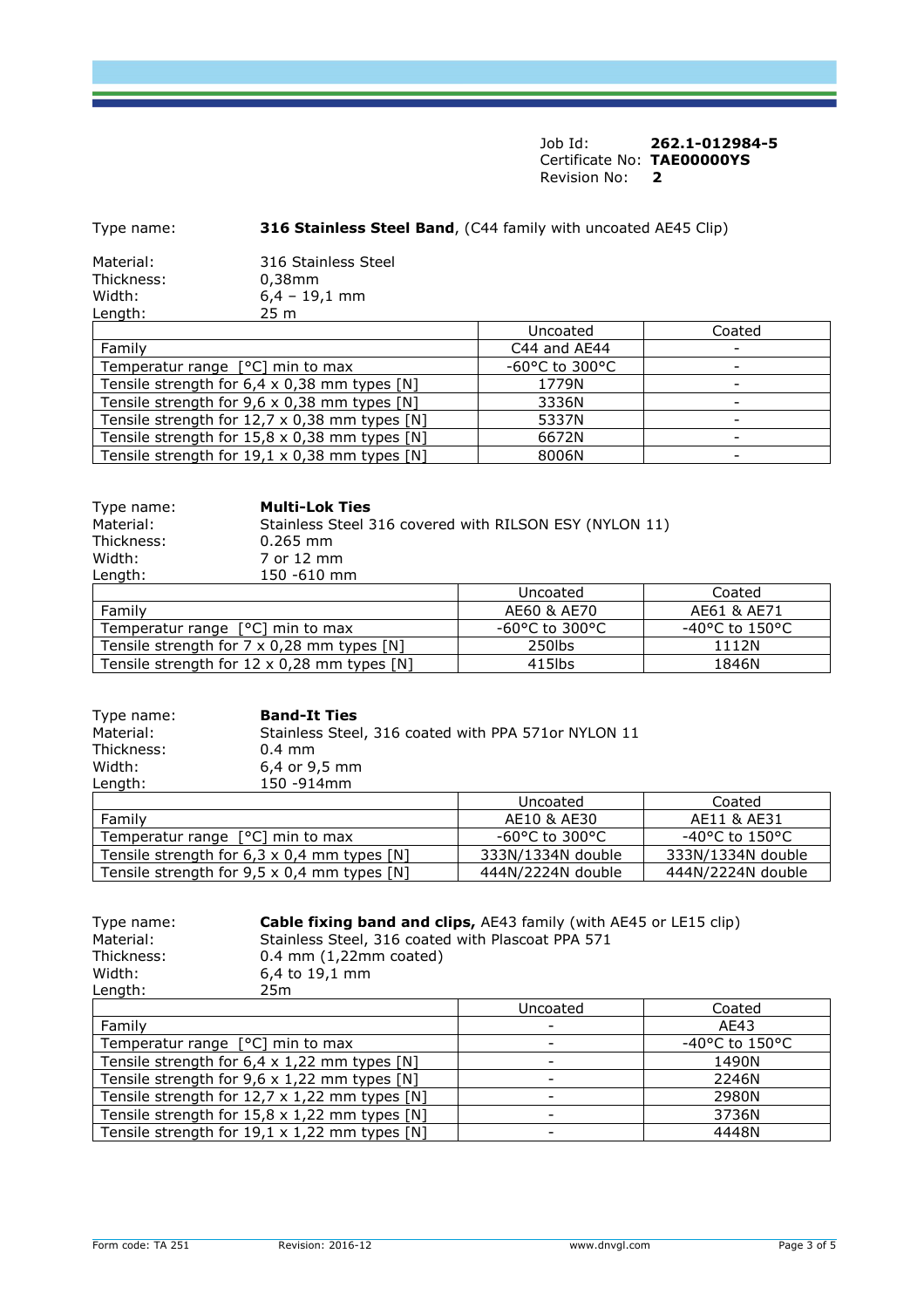| Type name: | Band-it AA stainless steel band (AE98 family with uncoated AE45 Clip) |          |        |
|------------|-----------------------------------------------------------------------|----------|--------|
| Material:  | AA Stainless Steel, coated with Plascoat PPA 571                      |          |        |
| Thickness: | $0.3$ mm $(1,12$ mm coated)                                           |          |        |
| Width:     | 12.75 mm                                                              |          |        |
| Length:    | 25m                                                                   |          |        |
|            |                                                                       | Uncoated | Coated |
|            |                                                                       |          |        |

|                                                      | Uncoated                 | coated         |
|------------------------------------------------------|--------------------------|----------------|
| Family                                               | $\overline{\phantom{0}}$ | AE98           |
| Temperatur range [°C] min to max                     | -                        | -40°C to 150°C |
| Tensile strength for $12.7 \times 1.22$ mm types [N] | $\overline{\phantom{0}}$ | L334N          |

| Type name:                         | <b>201 Stainless Steel Coated Band</b> (AE93 family with AE45 Clip) |                          |                   |  |
|------------------------------------|---------------------------------------------------------------------|--------------------------|-------------------|--|
| Material:                          | 201 Stainless Steel, coated with Plascoat PPA 571                   |                          |                   |  |
| Thickness:                         | $0.39$ mm $(1,22$ mm coated)                                        |                          |                   |  |
| Width:                             | 9,6 to 19,1 mm                                                      |                          |                   |  |
| Lenath:                            | 25 <sub>m</sub>                                                     |                          |                   |  |
|                                    |                                                                     | Uncoated                 | Coated            |  |
| Family                             |                                                                     |                          | AE93              |  |
| Temperatur range $[°C]$ min to max |                                                                     | $\overline{\phantom{a}}$ | $-40$ °C to 150°C |  |
| Tensile strength [N]               |                                                                     | ۰                        | 1334N             |  |

| Type name:<br>Material:<br>Thickness:<br>Width:<br>Pre-Punched Holes<br>Length: | <b>BAND-IT Ties All purpose Band</b><br>Galvanised Carbon Steel, Stainless Steel 316 or Copper<br>(pre-punched fixing holes)<br>Uncoated or coated with PPA 571<br>$0.73$ mm $(1,40$ mm coated)<br>12, 17 and 26 mm<br>5Ø, 7Ø and 8Ø<br>10m or 25 m |                                             |                                     |  |
|---------------------------------------------------------------------------------|-----------------------------------------------------------------------------------------------------------------------------------------------------------------------------------------------------------------------------------------------------|---------------------------------------------|-------------------------------------|--|
|                                                                                 |                                                                                                                                                                                                                                                     | Uncoated                                    | Coated                              |  |
| Family                                                                          |                                                                                                                                                                                                                                                     | AE40 (SS316)<br>AE50 (GCS)<br>AE80 (Copper) | AE46 (SS316)<br>AE56 (GCS)          |  |
| Temperatur range $[°C]$ min to max                                              |                                                                                                                                                                                                                                                     | $-60$ °C to 300°C                           | $-40^{\circ}$ C to 150 $^{\circ}$ C |  |

| Type name:<br>Material:                     | Band-it Galvanised Carbon Steel band (AE53 family with uncoated AE45 Clip)<br>Galvanised Carbon Steel, coated with Plascoat PPA 571 |          |                   |  |
|---------------------------------------------|-------------------------------------------------------------------------------------------------------------------------------------|----------|-------------------|--|
| Thickness:                                  | $0.73$ mm                                                                                                                           |          |                   |  |
| Width:                                      | 12,17 and 26 mm                                                                                                                     |          |                   |  |
| Length:                                     | 25m                                                                                                                                 |          |                   |  |
|                                             |                                                                                                                                     | Uncoated | Coated            |  |
| Family                                      |                                                                                                                                     |          | AE53              |  |
| Temperatur range $[°C]$ min to max          |                                                                                                                                     |          | $-40$ °C to 150°C |  |
| Tensile strength for 16 x 0,51 mm types [N] |                                                                                                                                     |          | 1334N             |  |

#### **Application/Limitation**

For fixing of cables, outdoor and indoor, onboard ships and mobile offshore units. Non-UV resistant ties not to be used on open deck.